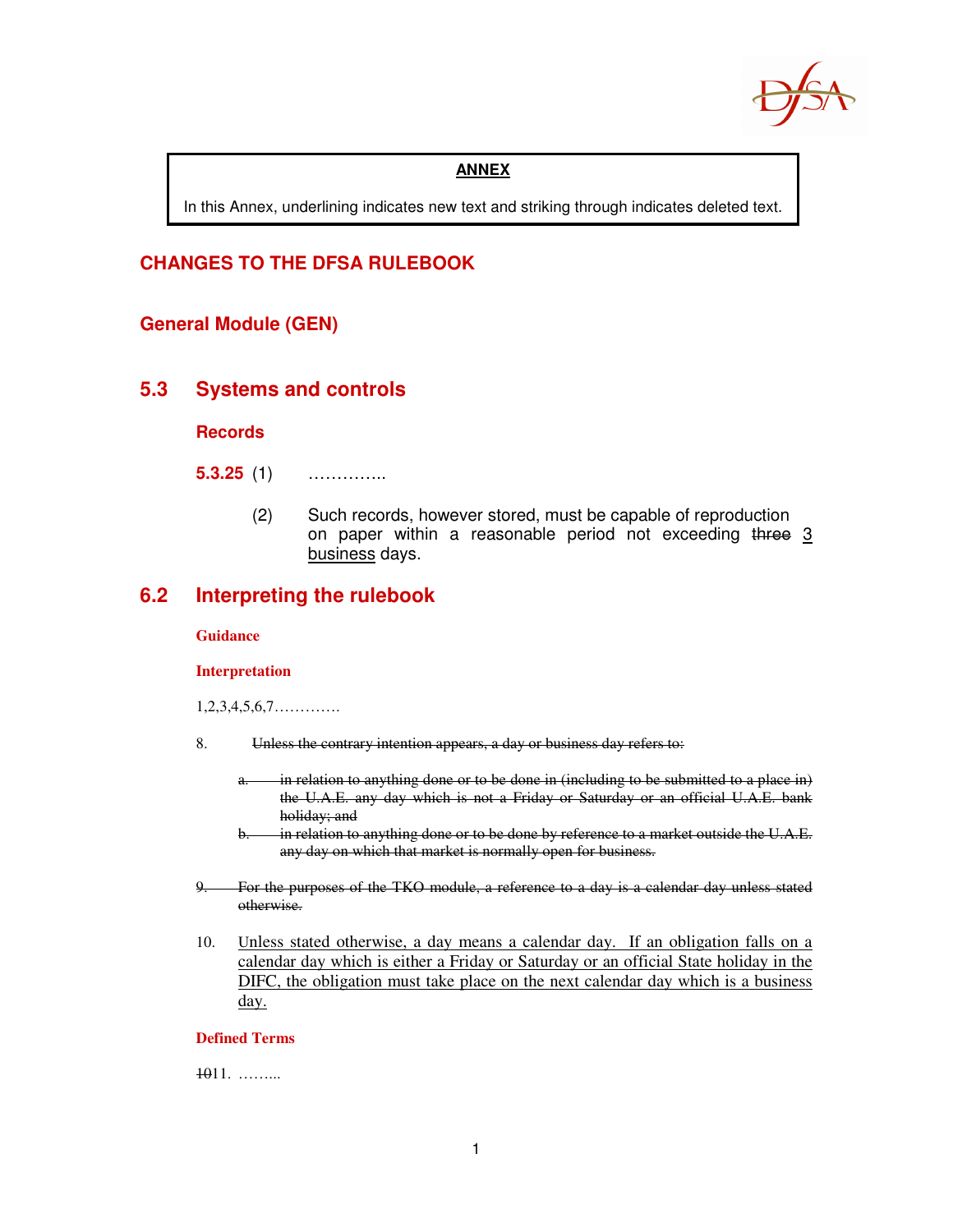

# **8.3 Accounting records and regulatory returns**

- **8.3.3** An Authorised Person's accounting records must be:
	- (a), (b)…………
	- (c) if requested by the DFSA capable of reproduction, within a reasonable period not exceeding three 3 business days, in hard copy and in English.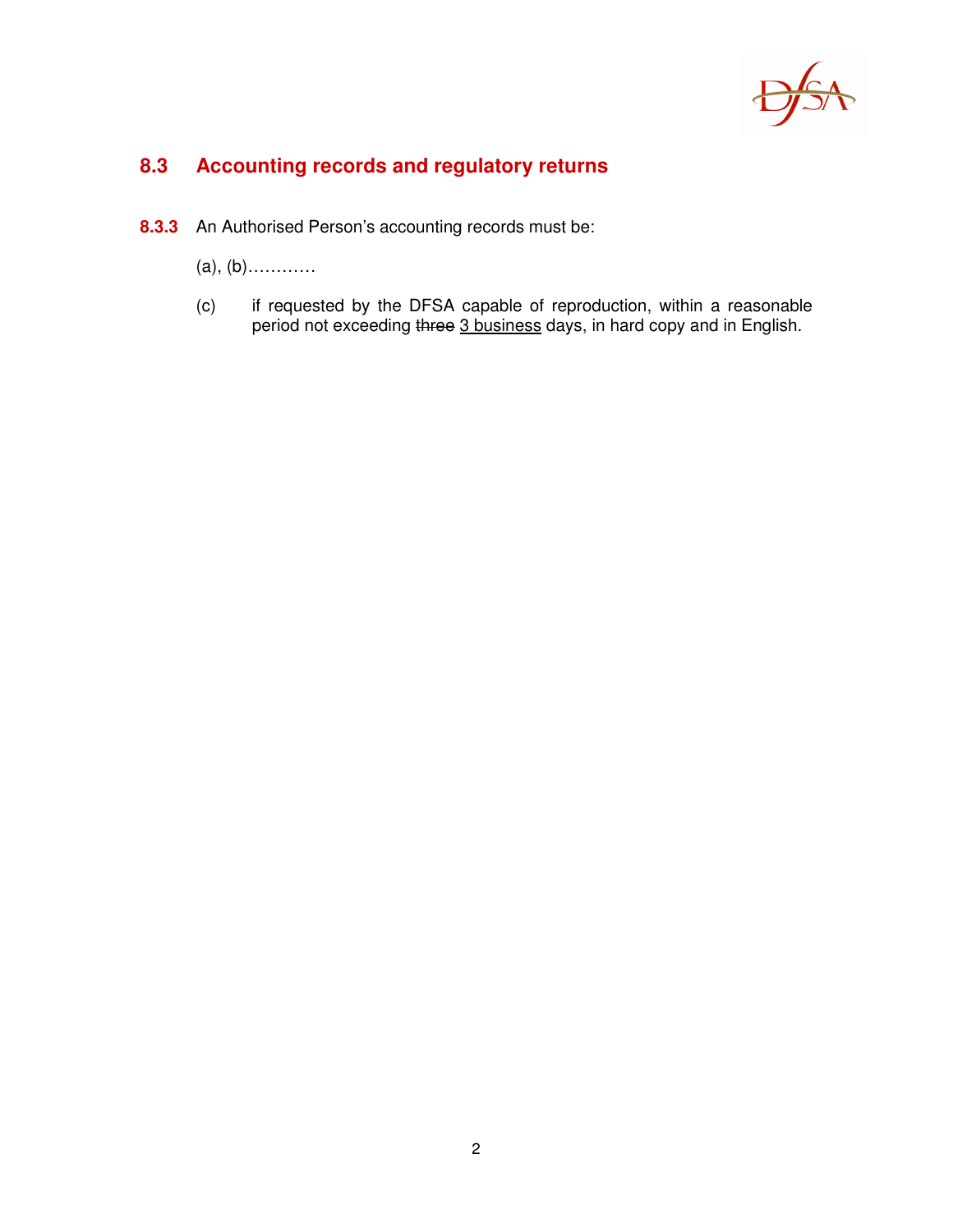

#### **Enforcement Module (ENF)**

**5.3.1** (1), (2), (3)………….

#### **Guidance**

1. The DFSA will allow a reasonable time for compliance with the requirement to produce documents with such time usually not being less than three 3 business days. However, in circumstances where the DFSA considers the matter urgent, then the period of time for compliance may be less than three 3 business days and in some circumstances, production may be required forthwith.

2,3……..

#### **5.4 Production of information**

#### **Guidance**

1,2…….

3. The DFSA will allow a reasonable time for compliance with the requirement to give information with such time usually not being less than three 3 business days. However, in circumstances where the DFSA considers the matter urgent, then the period of time for compliance may be less than three 3 business days and in some circumstances, the giving of information may be required forthwith.

4……….

### **5.8 Enforcement of requirement to comply with compulsory process**

#### **Search warrant**

#### **Guidance**

1.,2……..

3. Article 84 enables the DFSA to make application to the Court for the issue of a search warrant in circumstances where:

a., b………

c. the DFSA has reasonable grounds to suspect those documents or that information are or may be within the next three days, on particular premises. the DFSA has reasonable grounds to suspect that within the next 3 business days, the information or those documents are or may be on particular premises.

4,5,6……..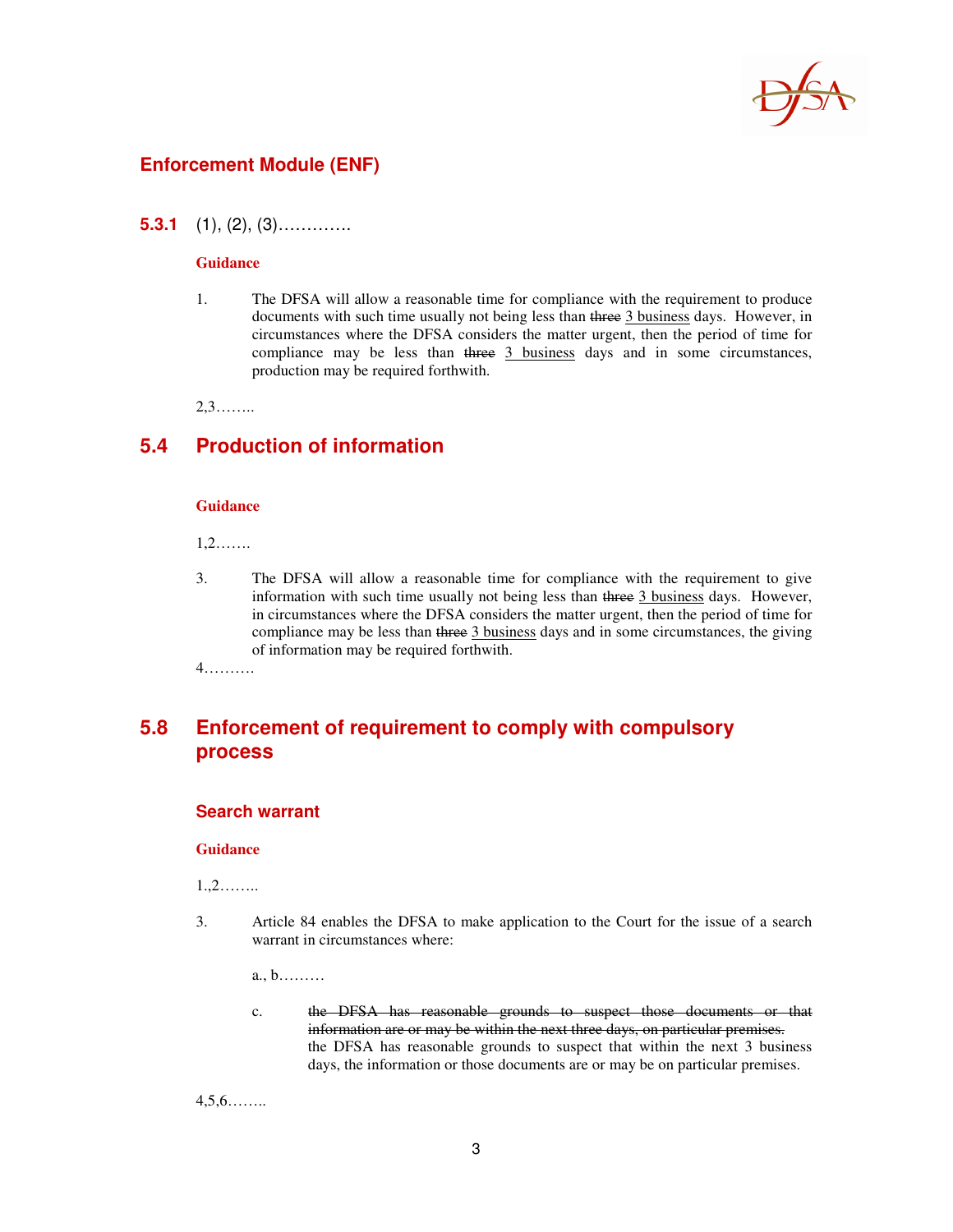

### **Conduct of Business Module (COB)**

### **8.1 Client agreement**

………………

#### **Changes to client agreement**

**8.1.5** If the client agreement provided to a Client allows an Authorised Firm to amend its client agreement without the Client's consent, the Authorised Firm must give at least ten 10 14 days notice to a Client before conducting Investment Business with or for that Client on any amended terms, unless it is impractical to do so.

### **8.2 Confirmation notes**

- **8.2.1** (1) When an Authorised Firm Executes a Transaction in an Investment for a Client, it must ensure a confirmation note is sent to the Client as soon as possible and in any case no later than two 2 business days following the date of Execution of the Transaction.
	- (2) Where an Authorised Firm has executed a Transaction or series of Transactions in accordance with Rule 7.5.4, the Authorised Firm must send a confirmation note relating to those Transactions as soon as possible, but no later than two 2 business days following the last Transaction.

### **9.3 Client money**

**9.3.1** …………..

 $(a), (b), (c), (d)$ ….

 (e) received in the form of a cheque, or other payable order, made payable to a third party other than a Person or account controlled by the Authorised Firm, provided the cheque or other payable order is intended to be forwarded to the third party within one 1 business day of receipt.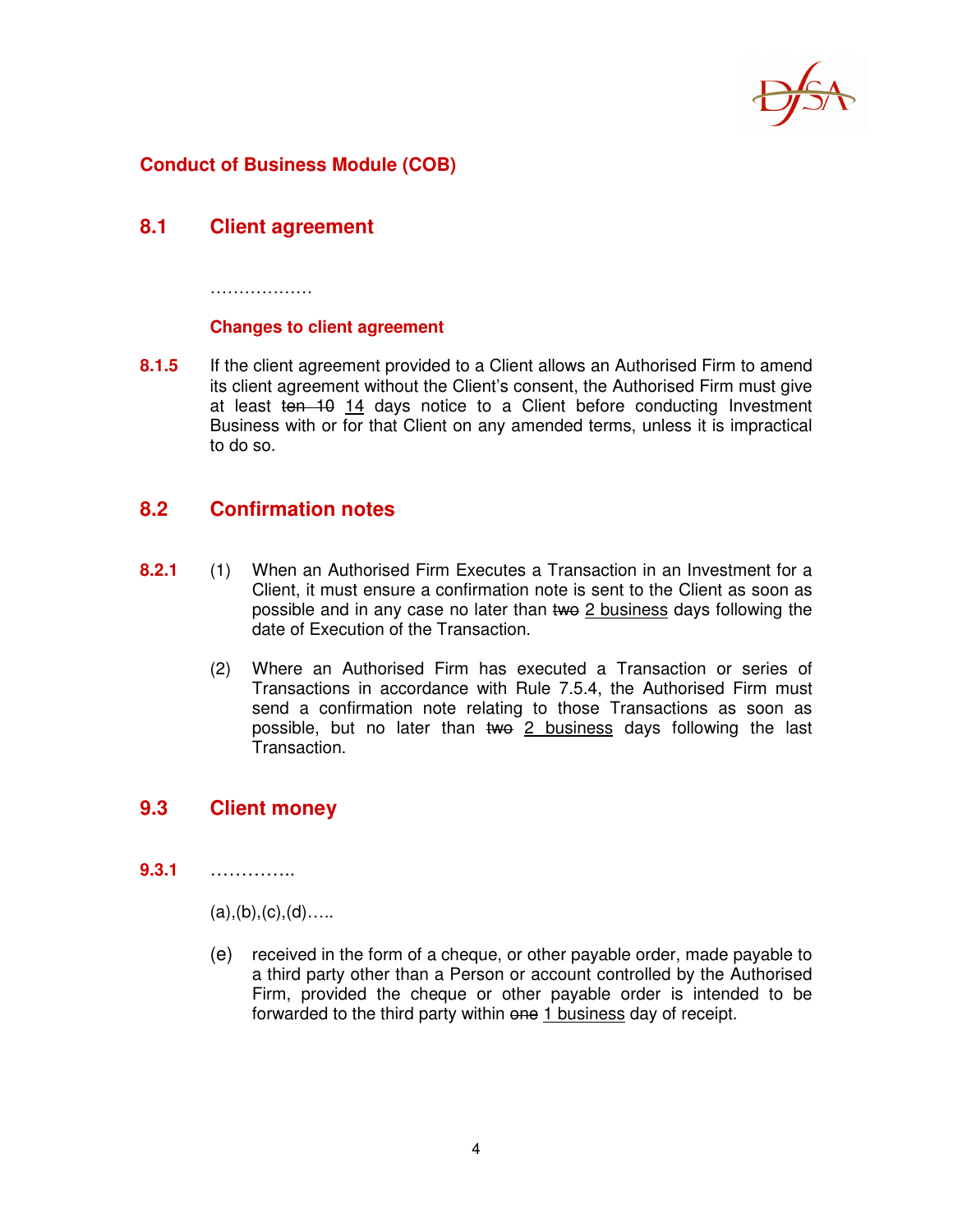

### **14.3 Insurance money segregation**

……………

**14.3.8** Where Insurance Monies are held in Approved Assets whose rating drops below the minimum stipulated within the definitions, that investment or asset will cease to be an Approved Asset and the Insurance Intermediary or Insurance Manager must dispose of the investment or asset as soon as possible and no later than within 20 business 30 days of the rating change.

### **18.16 DOCUMENTATION**

………………

#### **Changes to client agreement**

**18.16.3** If the client agreement provided to a Client allows a Trust Service Provider to amend its client agreement without the Client's consent, the Trust Service Provider must give at least ten 10 14 days notice to a Client before Providing Trust Services to that Client on any amended terms, unless it is impractical to do so.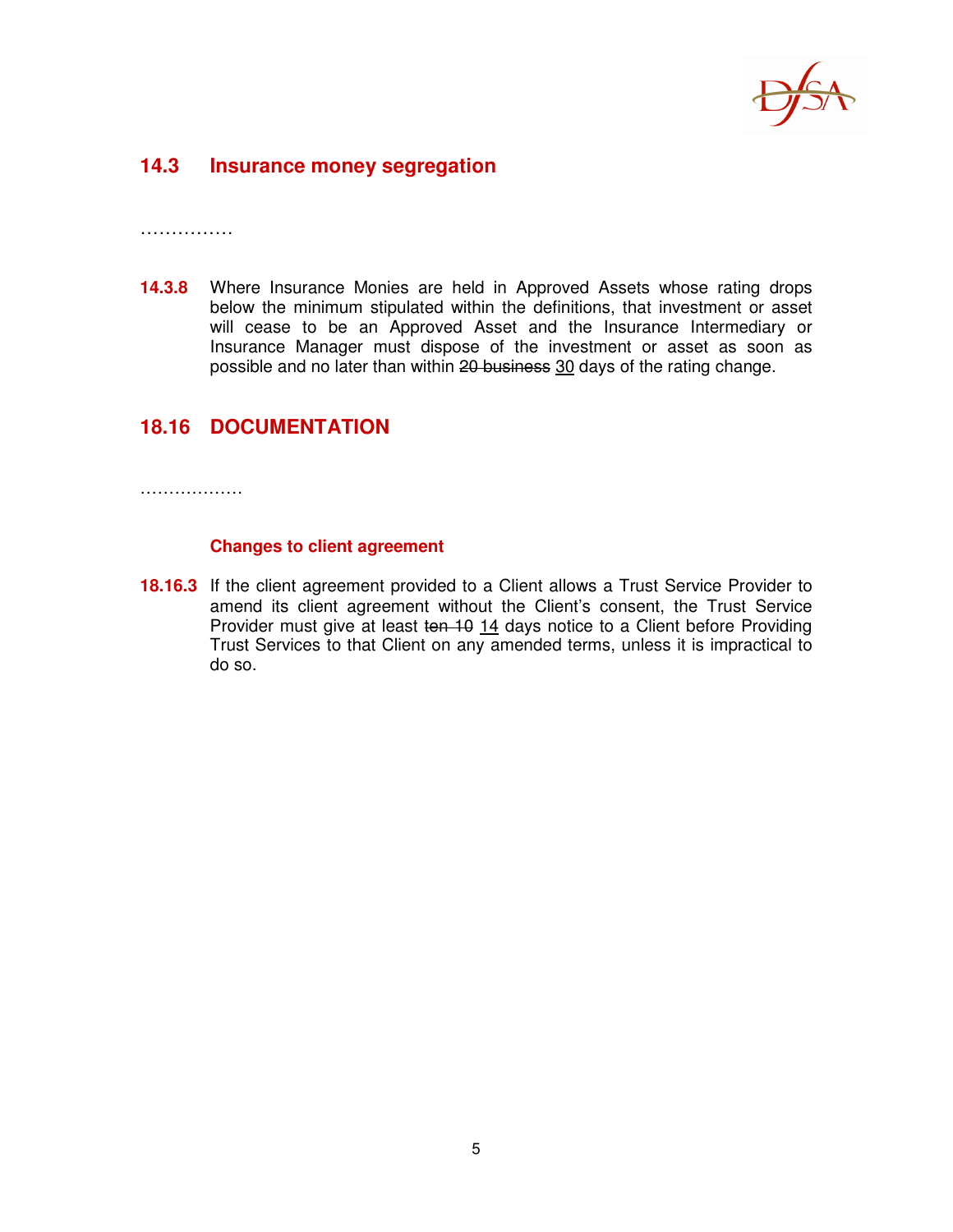

#### **Prudential – Insurance Business Module (PIN)**

## **8.4 Significant transactions other than group transactions**

…………….

- **8.4.2** An Insurer must report to the DFSA all dividends and other distributions to shareholders within 15 business 21 days following the declaration of the dividend or distribution.
- **8.4.3** An Insurer that is a Takaful Insurer must report to the DFSA all distributions of profit or surplus (however called or described) to policyholders within 15 business 21 days of the date of declaration of the distribution.

…………….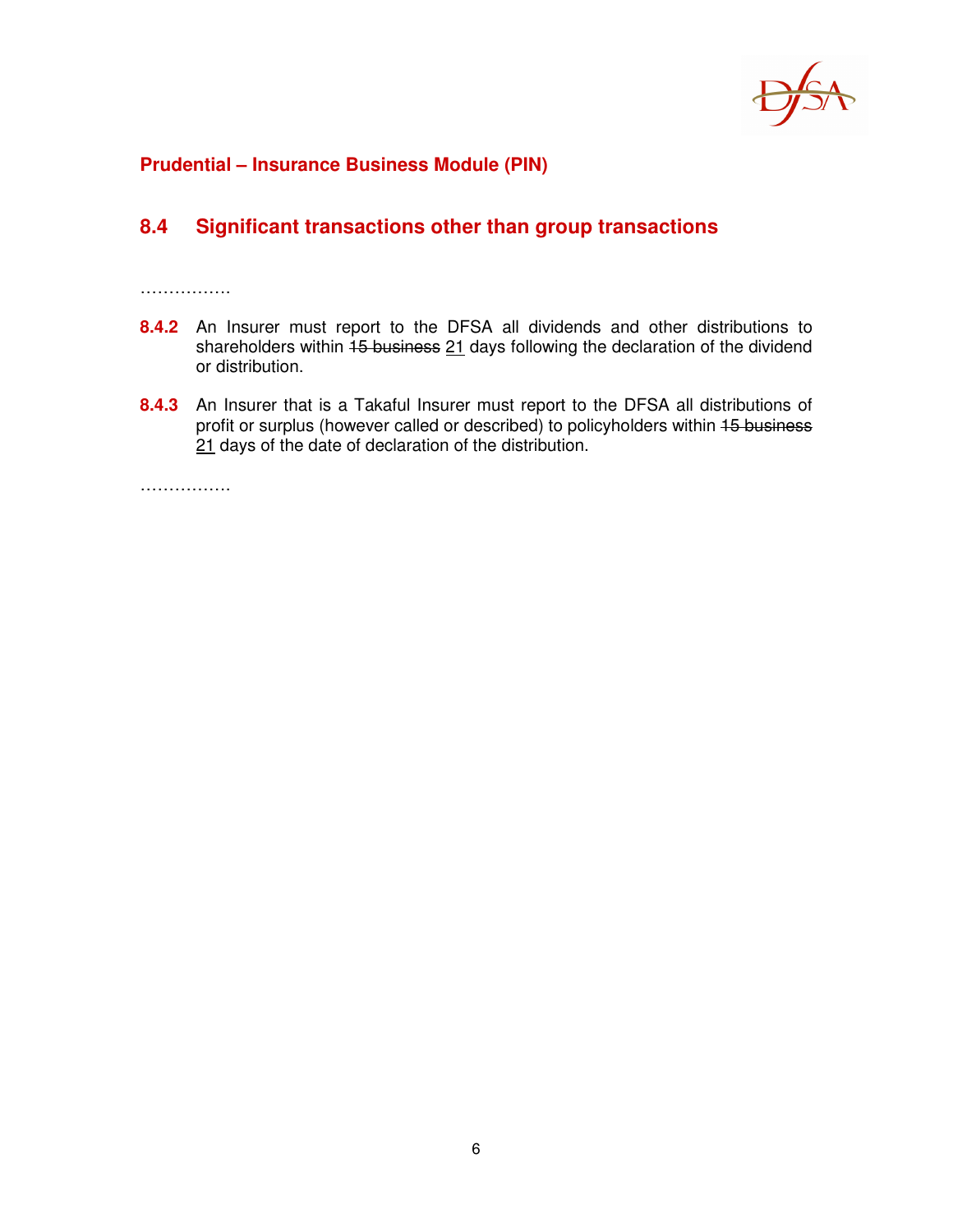

**Prudential – Investment, Insurance, Intermediation and Banking Business Module (PIB)** 

## **4 CREDIT RISK**

## **4.5 Concentration risk**

……………..

- **4.5.5** For the purposes of this section, Exposure excludes:
	- $(a), (b)$ ……..
	- (c) claims resulting from foreign exchange transactions where an Authorised Firm has paid its side of the transaction and the countervalue remains unsettled during the two  $2$  business days following the due payment or due delivery date. After two 2 business days the claim becomes an Exposure; and

………………

#### **A4.5 Unsettled transactions, free deliveries and OTC derivatives**

**A4.5.15** If the contract is an OTC foreign exchange contract (not including gold) with an Original Maturity of fourteen 14 calendar days or less:  $CEA = 0$ .

#### **A5.8 Criteria for use of internally developed market risk models**

#### **Qualitative criteria**

**Guidance** 

#### **Quantitative standards**

1,2……….

3. The DFSA will usually only approve an internal model or its use when the model meets

a,b………...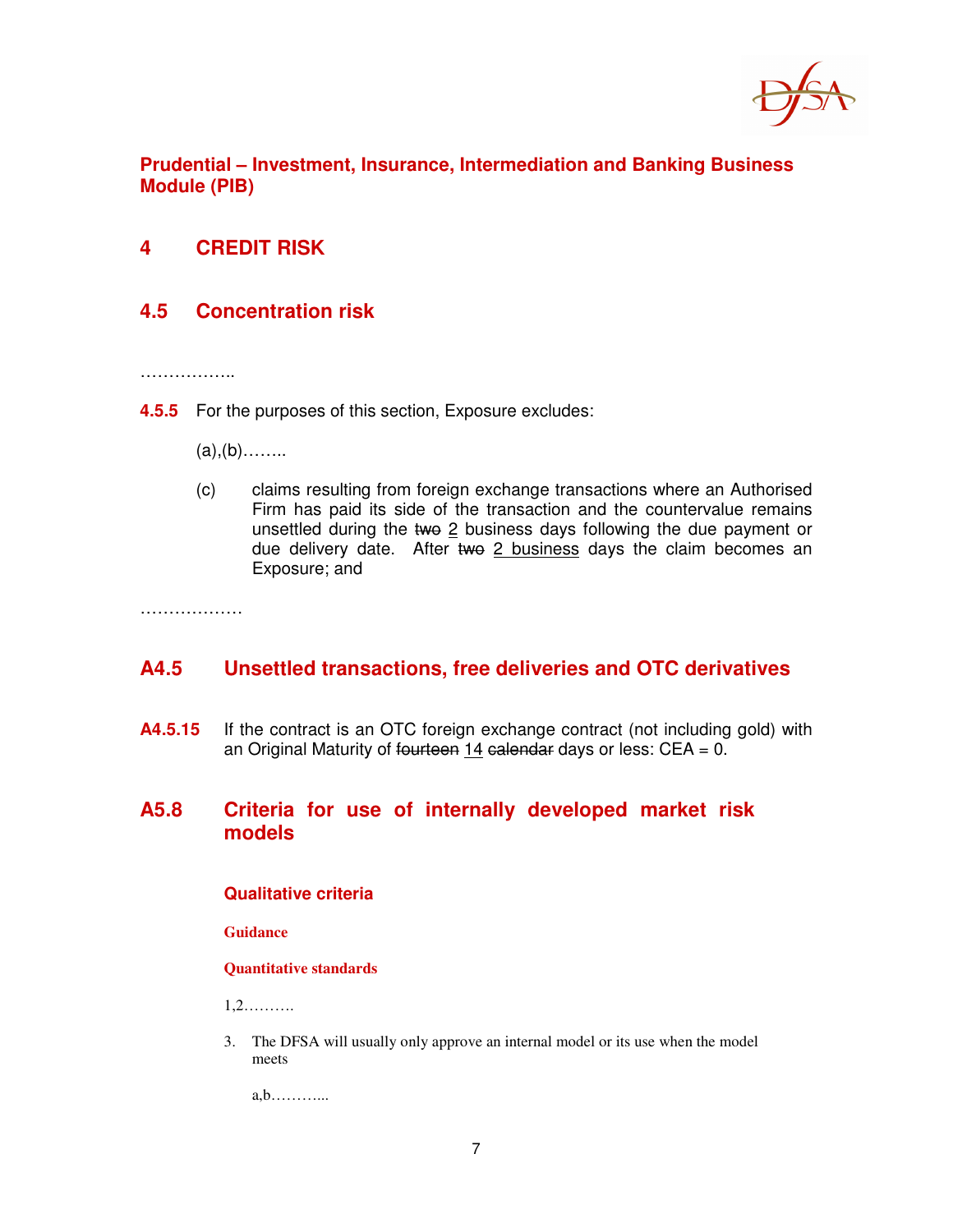

c. in calculating value-at-risk; an instantaneous price shock equivalent to a ten 10 day movement in prices is to be used, i.e., the minimum "holding period" will be ten 10 trading days;

 $d,e,f,g,h,i.\ldots\ldots\ldots\ldots\ldots\ldots$ 

4………………….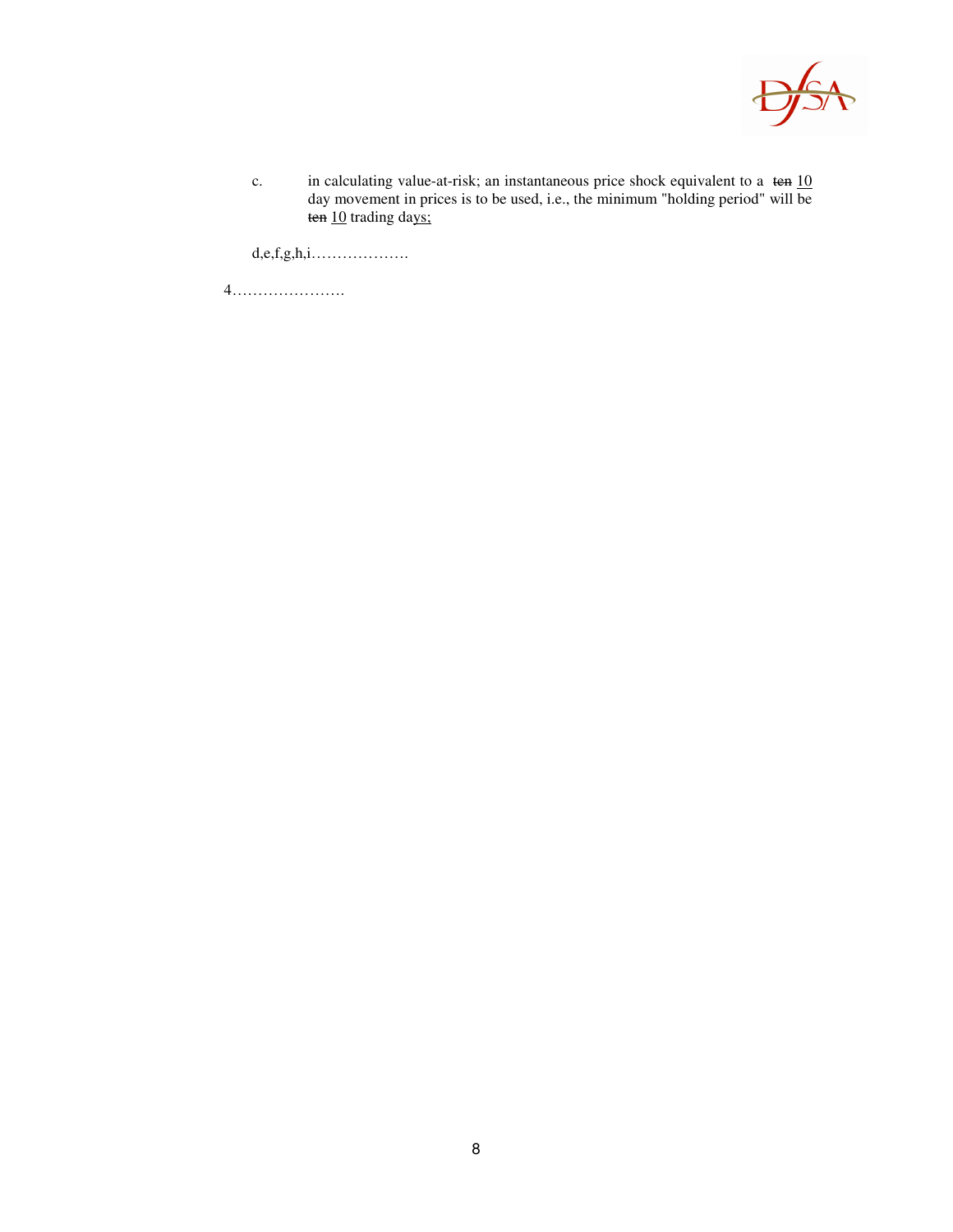

## **Ancillary Service Providers Module (ASP)**

# **3.2 Interpretation**

#### **Guidance**

1,2,3,4,5,6,7…......

8. Unless stated otherwise, the contrary intention appears, a day means refers to a calendar day. If an obligation falls on a calendar day which is either a Friday or Saturday or an bank official State holiday in the DIFC, the obligation must take place on the next calendar day which is a being a normal working business day.

9…………..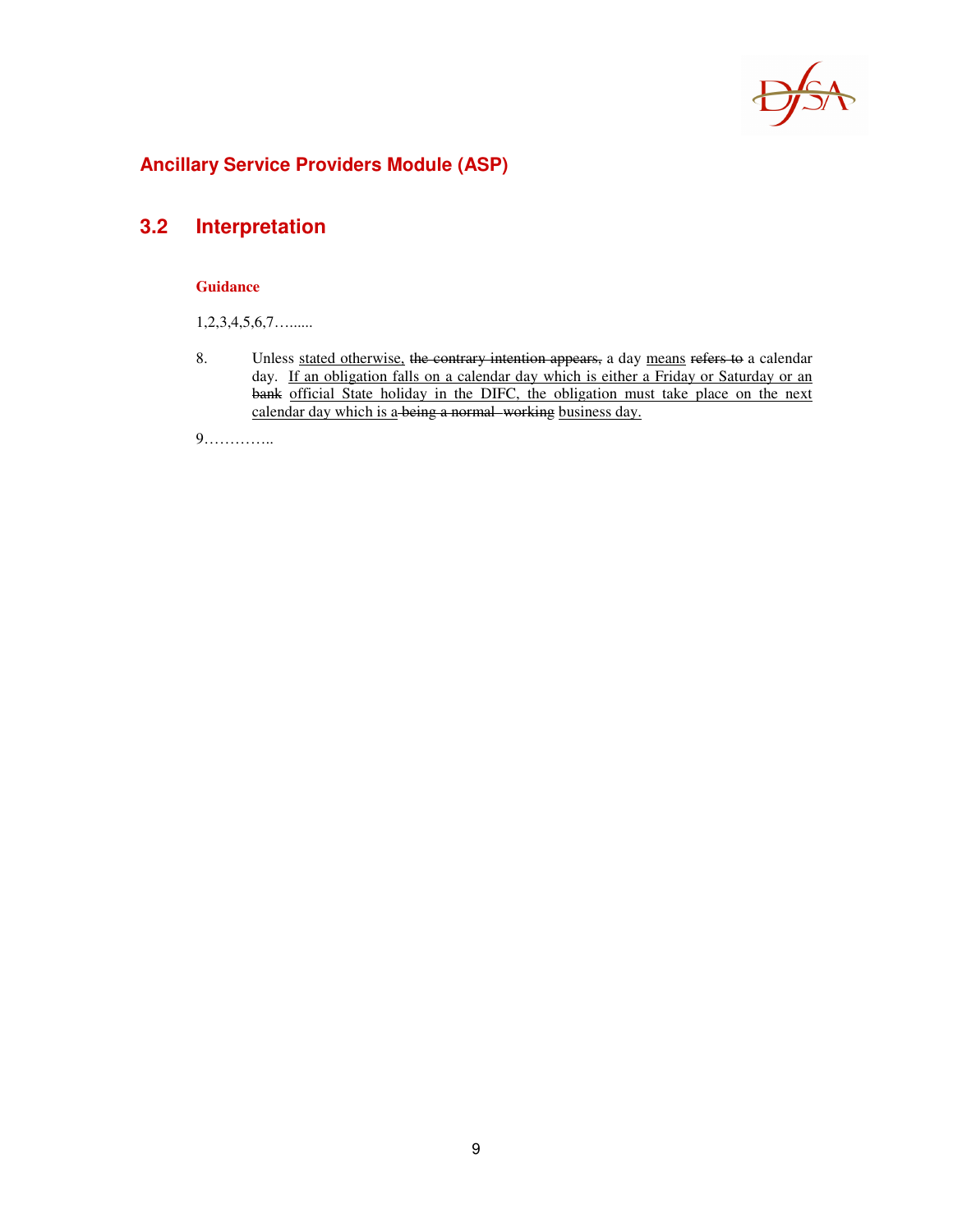

### **Offered Securities Rules (OSR)**

#### **4.2 General requirements**

#### **4.2.1** ………..

#### **Guidance**

1. The effect of Rule 4.2.1(a) is that an Offeror must file its Prospectus with the DFSA before making its offer. Generally, the DFSA will require at least three 3 business days to consider the basic content requirements. In considering the basic content of the Prospectus, the DFSA will not consider the merits of the Offer being made. It should not be assumed that because of this three 3 business day period the DFSA will not use other powers available to it to issue a stop order in circumstances where the need for such further action is subsequently identified.

2,3….

### **7.2 Admissions to an official list of securities**

**7.2.1** (1) Subject to (2), at least five 5 business days prior to an admission of Securities to an Official List of Securities, an exchange must provide the DFSA with notice of the decision and include the following information in the notification:

…………..

### **9.2 Disclosures of financial interests**

#### **9.2.1** ..............

#### **Guidance**

……………………

Article 25 provides as follows:

- "(1) A person who, as the consequence of any event, becomes connected to and has a financial interest in a Reporting Entity shall file a report with the DFSA and the relevant Reporting Entity within 5 business days of the event disclosing any financial interests in Investments in or relating to the Reporting Entity.
- (2) A person connected to a Reporting Entity shall file a report with the DFSA and the relevant Reporting Entity within 5 business days of the event on the occurrence of any event as a result of which: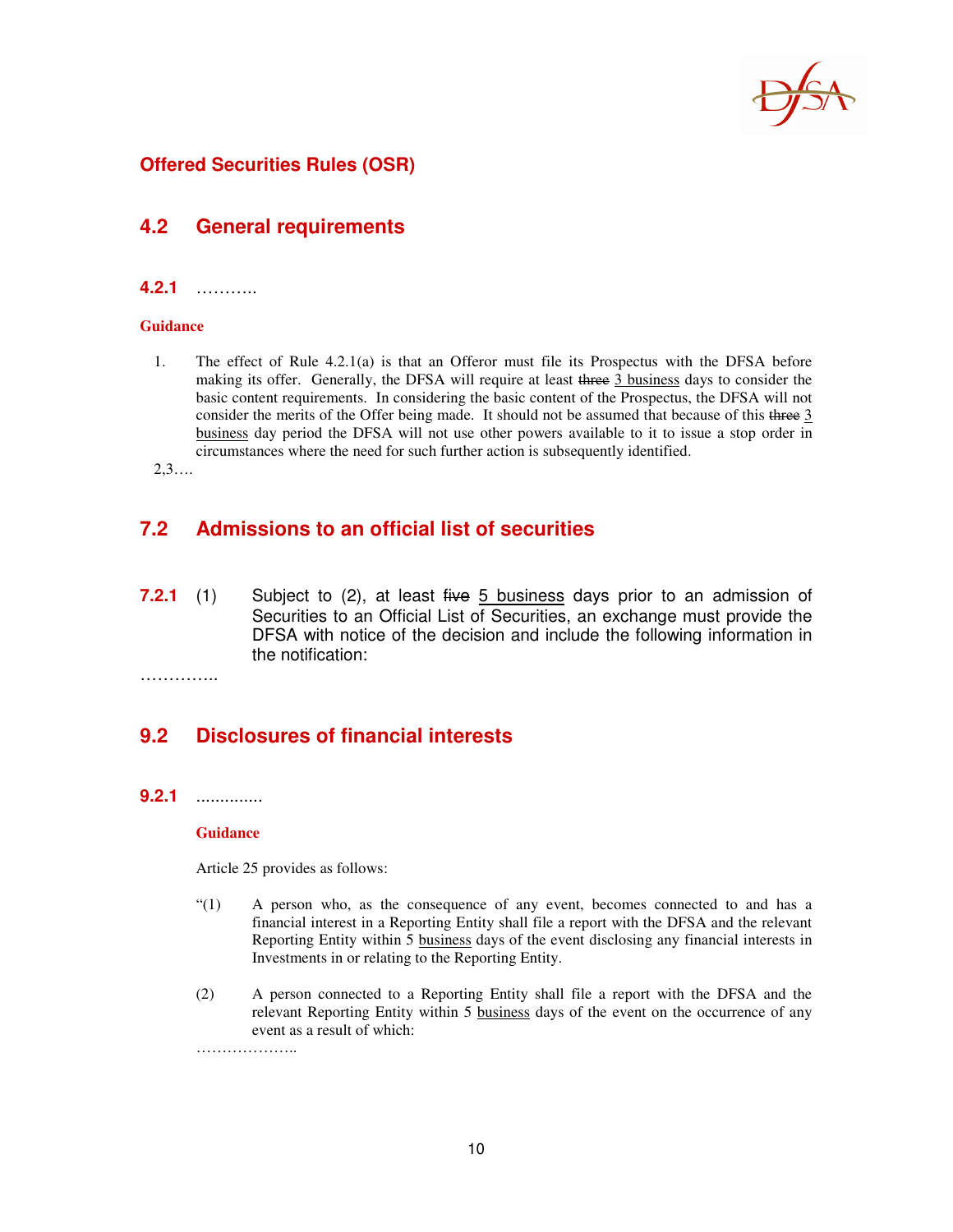

# **Glossary Module (GLO)**

| <b>Quiet Period</b> | In relation to an initial public offering of securities, the<br>period beginning on the day of publication of listing<br>particulars or a prospectus relating to the offering of that<br>Investment and ending on the 30 <sup>th</sup> calendar days after |
|---------------------|------------------------------------------------------------------------------------------------------------------------------------------------------------------------------------------------------------------------------------------------------------|
|                     | the day on which the Investment is admitted to trading.                                                                                                                                                                                                    |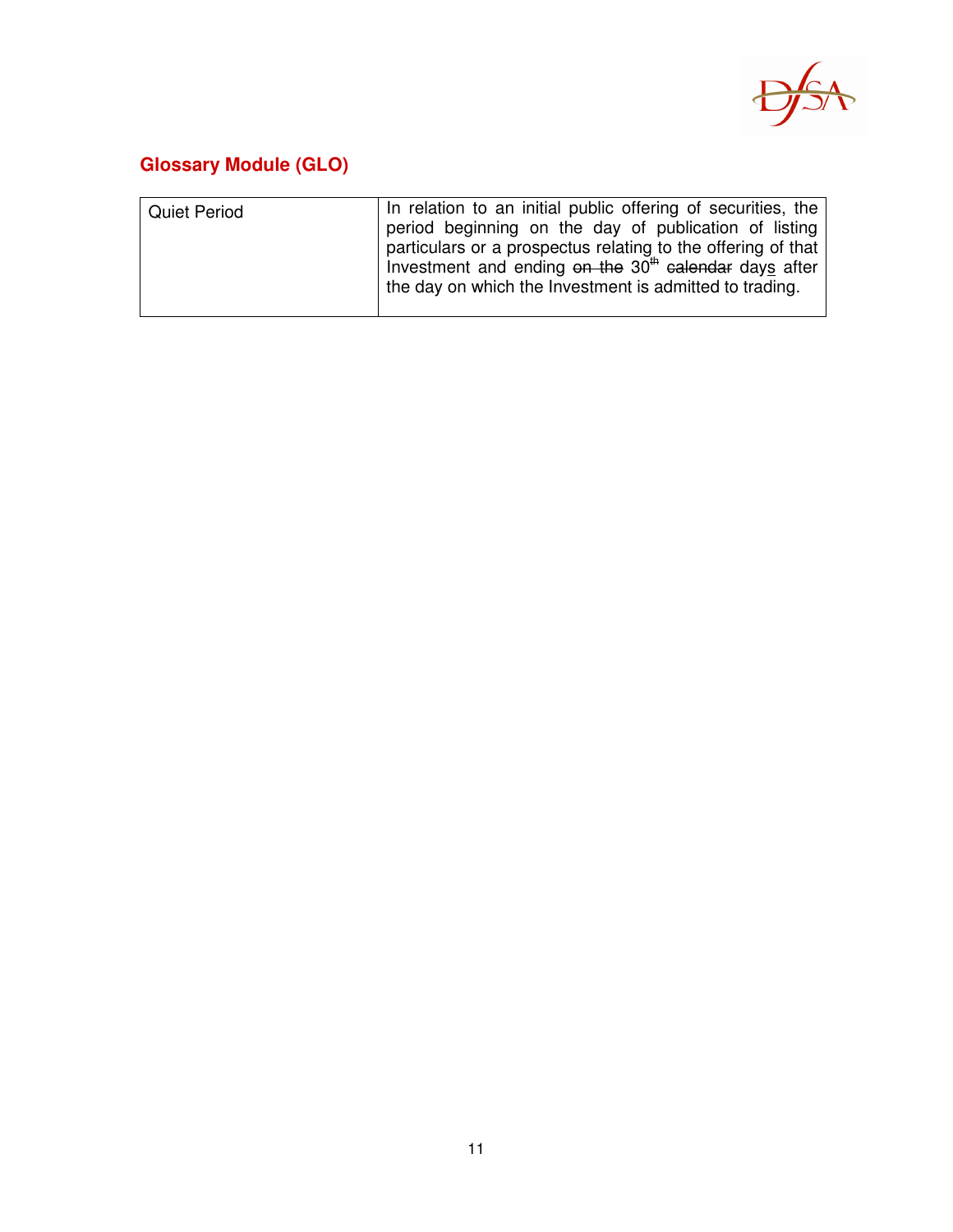

### **Price Stabilisation Module (PRS)**

### **1.4 Price Stabilisation activity**

- **1.4.1** (1),(2)….
	- (3) The period covered by the Stabilisation Window is the period beginning on the date on which the Offer Price is made public and ending on the earlier of:
		- (a)  $t$  the 30<sup>th</sup> calendar days after the closing date of acceptances for the Offer; or
		- (b) the  $60<sup>th</sup>$  calendar days after the date of allotment on which amounts of the Share are allotted to subscribers, including the date of initial allotments.

### **4.3 Post Price Stabilisation Market Disclosure**

**4.3.1** If a Stabilisation Manager has conducted Price Stabilisation during the Stabilisation Window, then he must within two  $2$  Bbusiness Ddays following the end of the Stabilisation Window disclose to the market the following details:

………………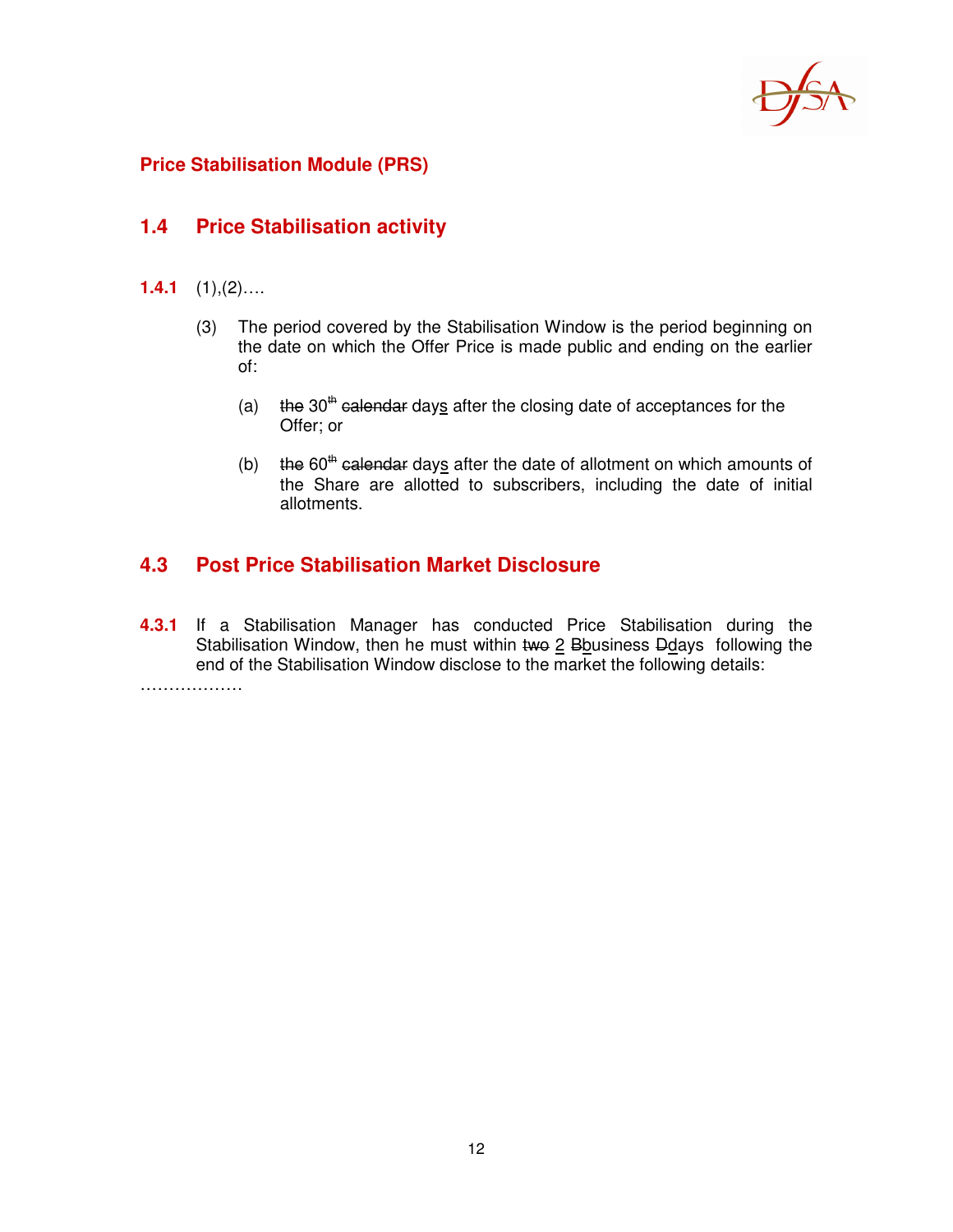

## **Takeover Rules Module (TKO)**

## **11.1 Filing and posting the bid document and target circular**

- **11.1.1** A Bidder must:
	- (a) ……………..
	- (b) give prior notice to the DFSA by filing a copy of the Bid Document with the DFSA at least 1 full day (24 hours) prior to such posting.

**11.1.2** The Governing Body of the Target must:

- (a) …………
- (b) give prior notice to the DFSA by filing a copy of the Target Circular with the DFSA at least 1 full day (24 hours) prior to such posting.